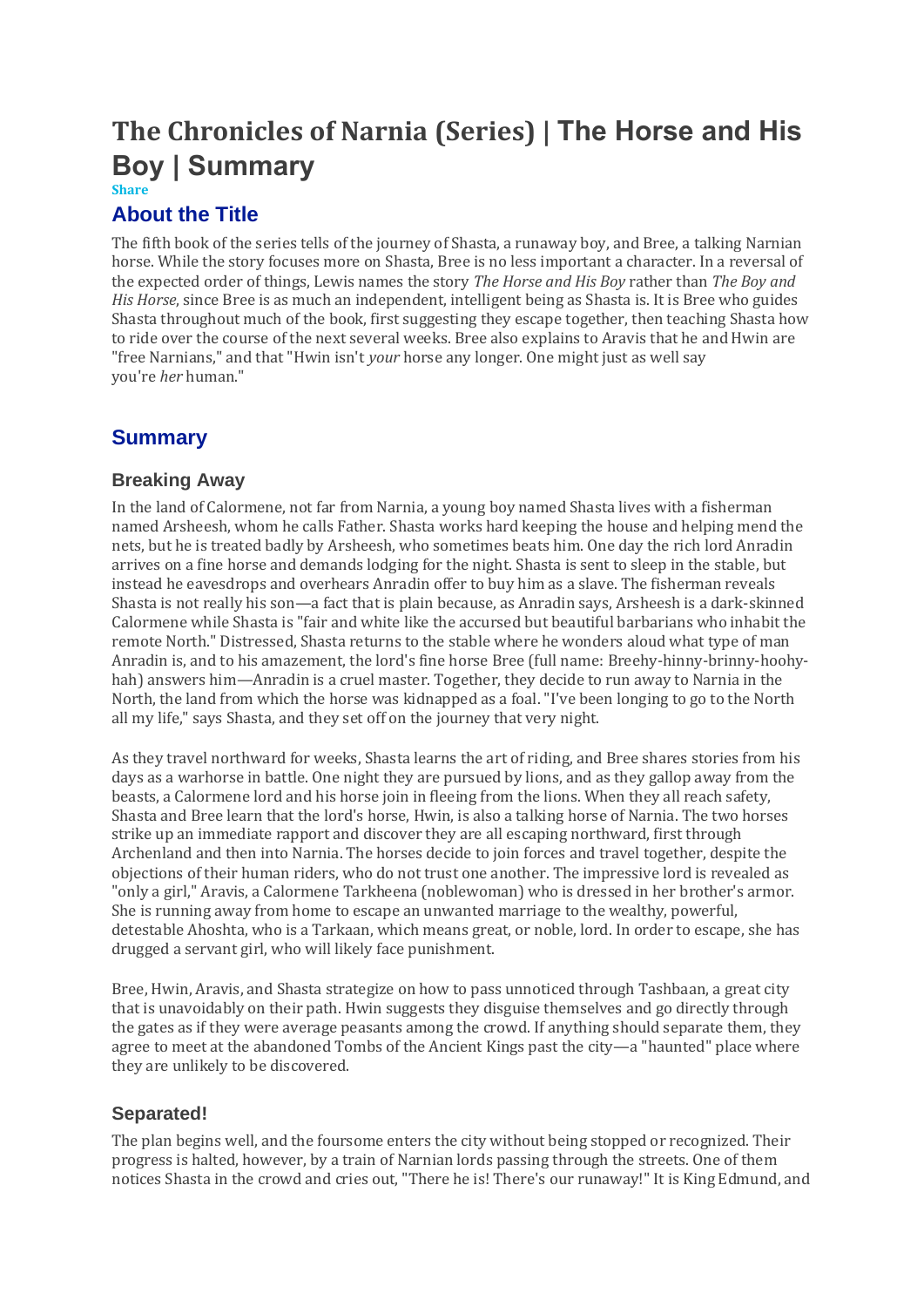before Shasta knows what is happening, he is separated from his companions and marched away by the Narnians, who happen to be guests at the royal castle. Queen Susan joyfully greets Shasta as "Corin," and it is now plain to Shasta that he's been mistaken for someone else—the young Prince Corin from Archenland.

Too afraid to correct this misunderstanding, Shasta remains silent while the others discuss the dangerous situation they are currently facing. Queen Susan, who is being courted by the Calormene Prince Rabadash, has decided to turn down his proposal of marriage. King Edmund fears they will not be allowed to leave the country peacefully, for they have discovered the prince is "a most proud, bloody, luxurious, cruel and self-pleasing tyrant." The Narnians discuss various means of escape, including a secret route through the desert to the northwest—the same desert that Shasta and his companions intend to cross. This secret route begins at the Tombs of the Ancient Kings and heads toward Mount Pire, a set of peaks in the distant mountains. Along the route, a narrow valley conceals a river that flows all the way to Archenland. The Narnians strike on a different plan, though: Tumnus the Faun suggests they stage a fake banquet aboard their ship as a cover story for their escape. They'll be able to store supplies of food and drink without being questioned, and can slip away that night.

Shasta is left alone to rest as the others depart to make their preparations. Unexpectedly, a young boy that looks just like him climbs through the window. It is the real Prince Corin, who marvels at their similar looks and urges Shasta to stay. Shasta can't be persuaded, though, and hurriedly climbs out the window to seek his companions and continue their journey northward. He exits the city and makes his way to the eerie abandoned Tombs of the Ancient Kings, where he spends a dreadful night alone, frightened by wild animals and the fear of ghosts. A stray cat, which Shasta mistakes for a lion, arrives to offer him the comfort of a companion, and at last Shasta sleeps. He waits throughout the next day, wondering what has happened to his companions.

Meanwhile, Aravis is facing her own difficulties in Tashbaan. Immediately after Shasta is hustled away by the Narnians, Aravis is recognized by a longtime acquaintance, Tarkheena Lasaraleen, an empty-headed and luxury-loving, but still well-meaning Calormene woman. Lasaraleen spirits Aravis away to her home in the city, and also informs her that her father is in town seeking her. Aravis is frantic to get away, and the girls devise a plan to sneak her out a water-door in the garden of the royal palace, where Lasaraleen frequently visits. The horses will be led to the Tombs by a groom, where Aravis will rejoin them—and, hopefully, find Shasta waiting.

Things don't go according to plan, though, for when they arrive at the palace they are nearly discovered by a party of powerful Calormene lords—Tisroc, the land's supreme ruler, his son Prince Rabadash, and Aravis's would-be husband Ahoshta, who is now the Grand Vizier. The girls duck into a dark room and hide behind a sofa to avoid them, but to no avail. The three men enter the room, and the girls overhear a devious plot from Prince Rabadash, who has been humiliated by the Narnians' successful, secret escape by ship. He means to ambush and capture King Lune's castle in Archenland—a prime location from which to invade Narnia—and, from there, ride to Cair Paravel. He will overrun the Narnian castle, which stands unprotected, and await the arrival by ship of Queen Susan, who will then be forced to marry him.

# **A Race against Time**

At last, the lords leave the chamber, and Lasaraleen leads Aravis to the water-door, where Aravis crosses the river by boat. She arrives at the Tombs of the Ancient Kings to find the horses waiting, and Shasta emerges from hiding to greet them all. Aravis reveals Rabadash's terrible plan to attack Archenland without provocation, and they set off at once to try to beat his army there, taking the secret route through the desert that Shasta overheard from the Narnian lords. They journey through the dark of night and blistering heat the next day and at last find the rocky valley and the river. Exhausted, they sleep for far too long and then have to wait for obstinate Bree, who "can't go on without a snack" and insists on eating some grass. They make a very late start, and Bree slacks off from the previous day's pace, leaving the weaker Hwin to take the lead.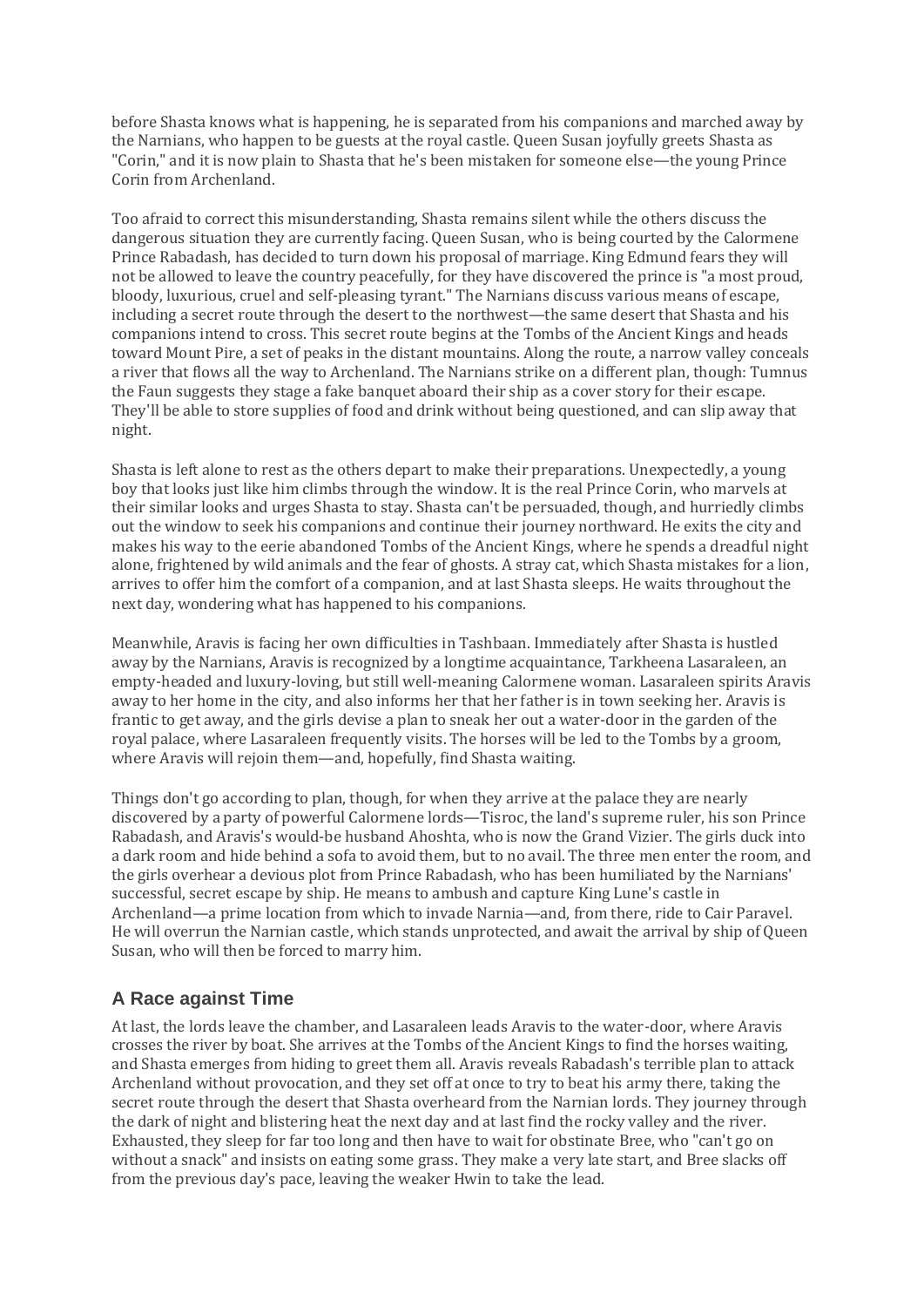They follow the river into Archenland, but looking back to the desert, they see Rabadash's army in the distance rapidly approaching Anvard, the city where King Lune's castle stands. The horses pick up speed, but still Bree lags behind, and all the while Rabadash's army draws nearer and nearer. Suddenly, a lion attacks the party, slashing at Aravis with its claws and spurring the horses to give every ounce of energy. Shasta shouts at Bree to go back and help Aravis, but the frightened horse keeps charging forward. The boy bravely leaps off the horse's back and chases away the lion without even a weapon. The weary foursome then finds sanctuary nearby at the home of the Hermit of the Southern March. The Hermit tends to Aravis's slashed back, and the exhausted horses receive care after their grueling ride. Only Shasta is in a position to go on, to carry the warning of the invading Calormene army to King Lune. The Hermit points out the way to him, urging him, "Run, run: always run." Shasta starts off right away. Bree, ashamed of having run away from the lion and leaving the others behind, declares that he will return to Calormene: "Slavery is all I'm fit for," he mourns. Aravis feels terrible about how she's treated Shasta, too. "I've been snubbing him and looking down on him," she admits, now calling him "the best of us all." The Hermit advises Bree that this humbling incident will help him become a better horse in the long run.

Shasta crosses grassy plains and heads into the forest, where he encounters a hunting party, including King Lune himself, just the man he is seeking. The king mistakes the boy for his son Corin, and a breathless Shasta issues the warning of Rabadash and his two hundred soldiers. Shasta is given a spare horse, and they all ride swiftly to fortify the castle. Shasta falls behind, though, and becomes lost when he is overtaken by fog. Arriving alone at a crossroads and unsure which way to turn, he quickly chooses the right-hand road when he hears Rabadash's army approaching behind him. Luckily they take the left-hand road, so Shasta is safe—but he is also on the wrong road, one that leads away from Anvard. Not knowing what else to do, he continues onward through the thick fog, not realizing he is heading over a mountain pass. In the darkness, a disconsolate Shasta realizes "that someone or somebody was walking beside him," and after a long, uncomfortable silence, he finally asks the creature, "Who are you?" The voice answers, "One who has waited long for you to speak," and then coaxes the boy to "tell me your sorrows." Shasta tells of his hard life and rough adventures, especially in meeting so many dangerous lions. "There was only one lion," the voice says. "I was the lion" who chased the horses, who wounded Aravis, and who watched over Shasta in the form of a cat at the Tombs. Shasta feels gladness he has never known, and as the mist dissolves into morning light, he at last sees his companion, [Aslan](https://www.coursehero.com/lit/The-Chronicles-of-Narnia-Series/character-analysis/#Aslan), and humbly falls at his feet.

### **The Battle and Its Aftermath**

The lion then disappears, leaving Shasta to wonder if it were all a dream. And yet, here he stands on the other side of the mountain, having crossed a dangerous, narrow path—guided by Aslan into Narnia. A single paw print remains on the ground as proof, and from it springs a fresh, clear stream of water. Shasta drinks deeply and continues onward, looking for something to eat. He encounters several Narnian creatures and tries to warn them of the army invading Archenland, but none seem overly concerned. He finally meets a red dwarf named Duffle, who immediately dispatches Chervy the Stag to Cair Paravel with the news.

Duffle and his brothers make Shasta a grand meal, and he sleeps nearly all day, waking to the sound of trumpets. The Narnian army is on the march toward Archenland to aid their neighboring ally. Prince Corin eagerly greets Shasta and sneaks him into the ranks of soldiers, despite the fact that the prince has been forbidden to join the battle. The army marches onward to the castle at Anvard, where the Calormenes have the advantage in numbers and are beating the gate with a battering ram. The soldiers sweep down into battle, and Shasta falls off his horse amid the confusion but remains mostly unharmed. Far off, the Hermit of the Southern March watches the battle with Bree and Hwin, gazing into a pool of water that shows him events around the land. They watch as the Narnians rout the invading Calormenes. The castle gates open and a sortie of armed men led by King Lune charges out, and soon the battle has been won. Rabadash, in trying to dramatically leap down upon his enemies from above, has instead gotten caught on a hook on the castle wall, and now dangles there, helpless and irate. The king orders him taken into custody and then turns to business with Shasta. As